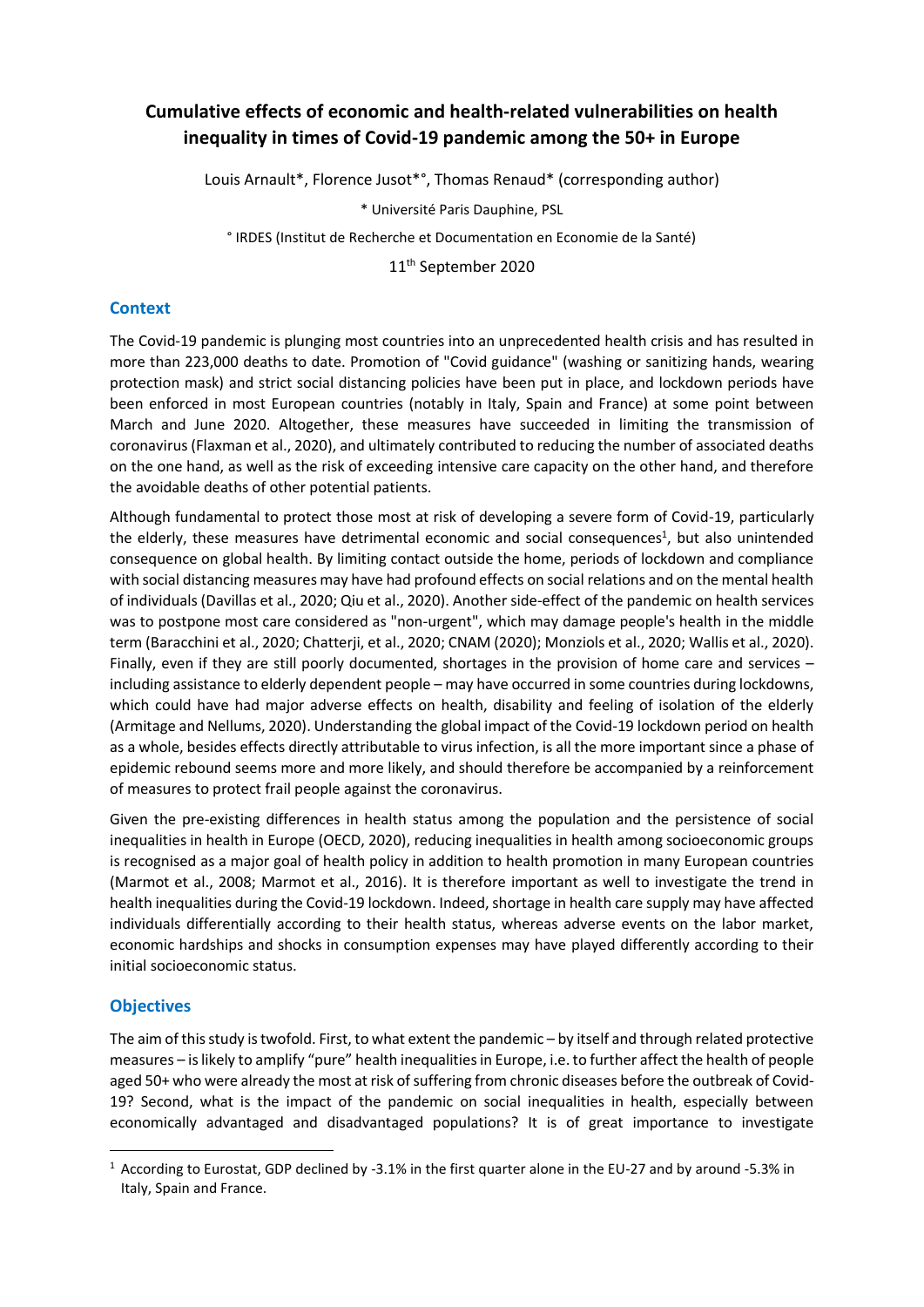simultaneously the effects associated with these two types of initial vulnerabilities, as economic deprivation is proved to negatively influence health through various channels (Frijters et al., 2005; Lindahl, 2005).

We intend to measure the influence on health of economic and health vulnerabilities during the Covid-19 pandemics and their combined impact. We explore both their short-term effects on health status using various health indicators and their potential middle-term repercussions on health through their short-term impact on health care use. Finally, as the different European countries have implemented heterogeneous measures to deal with the pandemic, we propose an analysis by groups of countries to disentangle the effects of these different public strategies on health inequalities.

#### **Data**

Data arise from SHARE, from both main data collection of wave 8 (fieldwork October 2019 to March 2020) and ad-hoc phone survey centered on Covid-19 topics organized in June-July 2020 with SHARE panel respondents (referred to as SHARE-CATI). Final sample is comprised of SHARE panel respondents aged 50+, living a private household and who have answered both surveys<sup>2</sup>.

#### **Methods**

Health-related vulnerability is restricted here to baseline vulnerability to Covid-19, identifying people most at risk of severe forms of the disease at the outbreak of the epidemic. Our definition is grounded in preliminary clinical evidence on risk factors of critical and mortal cases (Zhou et al, 2020; Zheng et al, 2020). Practical recognition of Covid-19 vulnerable individuals relies on two main criteria: i) chronic condition from the following list: heart condition, hypertension, stroke or other cerebrovascular disease, diabetes, chronic lung disease, cancer, chronic kidney disease<sup>3</sup> and ii) obesity, defined as BMI  $>=$  30. Although highly correlated to excess mortality from Covid-19, age is accounted for in analyses but not considered as a criterion of Covid-vulnerability per se. Economic vulnerability is approached by the crude measures of selfperceived ability to "make ends meet" (before vs. after outbreak) and by two questions about the need to "postpone regular payments" and to "dip into savings" to cope with day-to-day expenses during the pandemic period.

We are primarily interested in the impact of the pandemic period on health considered in its multidimensional perspective, and to this end, we characterize four "final" health outcomes. General health is measured through the standard measure of self-assessed health status. Mental health is captured by the following variables: feeling of anxiety, of depression, of loneliness, sleep disorders. Specifically, Covidrelated health is assessed by respondents in SHARE-CATI, who report whether they have experienced symptoms, undergone tests or been hospitalized. Finally, barriers in access to health care is proxied by the unmet needs, due to medical appointments postponed or denied, to forgone healthcare, or to home care and services made less available.

The empirical strategy consists in two main steps. First, the magnitude of correlation between vulnerability to Covid-19 and economic vulnerability is assessed in baseline (i.e. based on SHARE w8 collection before the outbreak of coronavirus) in order to verify the key assumption of a relation between both types of vulnerability. Then, statistical models are used to get estimates of i) the evolution between t0 (baseline) and t1 (post-outbreak period) for global and mental health outcomes and ii) the level of unmet care needs in t1. Both approaches involve estimates conditional to our primary variables of interest: baseline economic and Covid vulnerabilities and an interaction term. Additional control covariates are included, in particular age and socio-economic status (household composition, occupational category, education…). Variations of

 $^2$  Sample selection on preliminary version of raw databases yields a sample size of around 35,000 individuals.

<sup>&</sup>lt;sup>3</sup> More precisely, a "chronic condition" is accounted here if an individual declares either to suffer from one of these conditions of the list (SHARE question PH006) or to take drugs on a regular basis to treat it (PH011).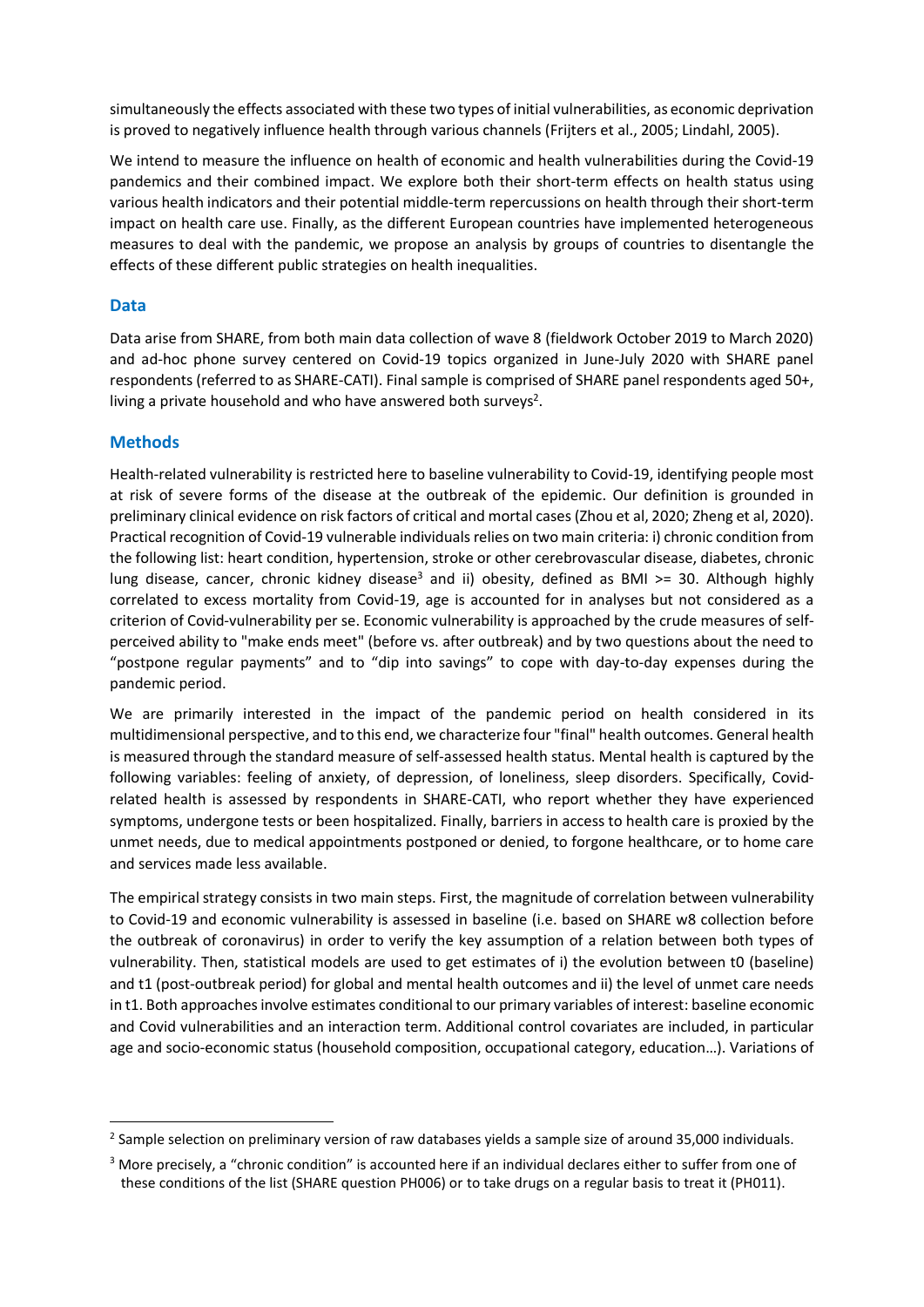the models are performed to get stratified estimates by countries or groups of countries (based on similarities in their strategies against Covid-19).

#### **Preliminary results and conclusion**

Very preliminary analyses on partial versions of the databases show that around 70% of sample can be considered as "vulnerable to Covid-19" in baseline according to our definition. This proportion of vulnerable individuals is greater for men (73%) than women (69%), and also greater among the elderly which is common-sense: 76% amongst the 65+ vs. 56% amongst the 50-64 years old. Situations of economic vulnerability account for around 40% of the total sample, and this situation is over-represented amongst the youngest: 53% of economically vulnerable people in the 50-64 vs. 40% in the 65+. Crude bivariate analyses seem to demonstrate that most primary health and health care outcomes have got worse for those initially in situation of health-related or economic vulnerability; for example, self-assessed health has declined for both 10% of health-vulnerable and economically vulnerable people, while it has declined for for "only" 6% of non health-vulnerable and 8% of non economically vulnerable people. Same can be observed for sadness and depression feelings which worsen for 17% of the health vulnerable individuals (vs. 13% for the non-vulnerable) and for 19% of the economically vulnerable individuals (vs. 14% for the non-vulnerable). These preliminary results can be seen in tables 1 and 2 (appendix).

This analysis will provide new findings for assessing the consequences on health inequalities of European pandemic management policies, in particular lockdown policies and health care supply shortage. Those results will provide new elements to design equitable preventive policies in case of epidemic rebound, aiming at managing Covid-19 epidemic without enlarging the magnitude of health inequality.

## **References**

Armitage, R., & Nellums, L. B. (2020). COVID-19 and the consequences of isolating the elderly. *The Lancet Public Health*, 5(5), e256.

Baracchini, C., Pieroni, A., Viaro, F., Cianci, V., Cattelan, A.M., Tiberio, I., Munari, M., Causin, F., 2020. Acute stroke management pathway during Coronavirus-19 pandemic. *Neurol. Sci.* 41, 1003–1005.

Caisse Nationale d'Assurance Maladie (CNAM) (2020)*.* Les remboursements de soins du régime général à fin mars 2020. *L'Actualité en quelques chiffres.* Accessed June 2020. Available at:

Chatterji, P., and Li, Y. (2020). Effects of the COVID-19 Pandemic on Outpatient Providers in the US (No. w27173). *National Bureau of Economic Research*

Davillas, A. and Jones, A. M. (2020). The COVID-19 Pandemic and its Impact on Inequality of Opportunity in Psychological Distress in the UK. *SSRN Working Paper.* 

Flaxman, S., Mishra, S., Gandy, A., Unwin, H. J. T., Mellan, T. A., Coupland, H., ... & Monod, M. (2020). Estimating the effects of non-pharmaceutical interventions on COVID-19 in Europe. *Nature*, *584*(7820), 257- 261.

Frijters, P., Haisken-DeNew, J. P., & Shields, M. A. (2005). The causal effect of income on health: Evidence from German reunification. *Journal of health economics*, 24(5), 997-1017.

Lindahl, M. (2005). Estimating the effect of income on health and mortality using lottery prizes as an exogenous source of variation in income. *Journal of Human resources*, 40(1), 144-168.

Marmot, M., Friel, S., Bell, R., Houweling, T., Taylor, S., & the Commission on Social Determinants of Health (2008). Closing the gap in a generation: health equity through action on the social determinants of health. *The Lancet*, 372, 1661-1669.

Marmot M. and Bell R. (2016) 'Social inequalities in health: a proper concern of epidemiology', *Ann Epidemiol*., 26(4), 238-40.

Monziols, M., Chaput, H., Verger, P., Scronias, D., Ventelou, B., 2020. Comment les médecins généralistes ontils exercé leur activité pendant le confinement lié au Covid-19 ? *Etudes et résultats*. *DREES*.

OECD (2019), "Health for Everyone? Social Inequalities in Health and Health Systems", OECD Health Policy Studies.